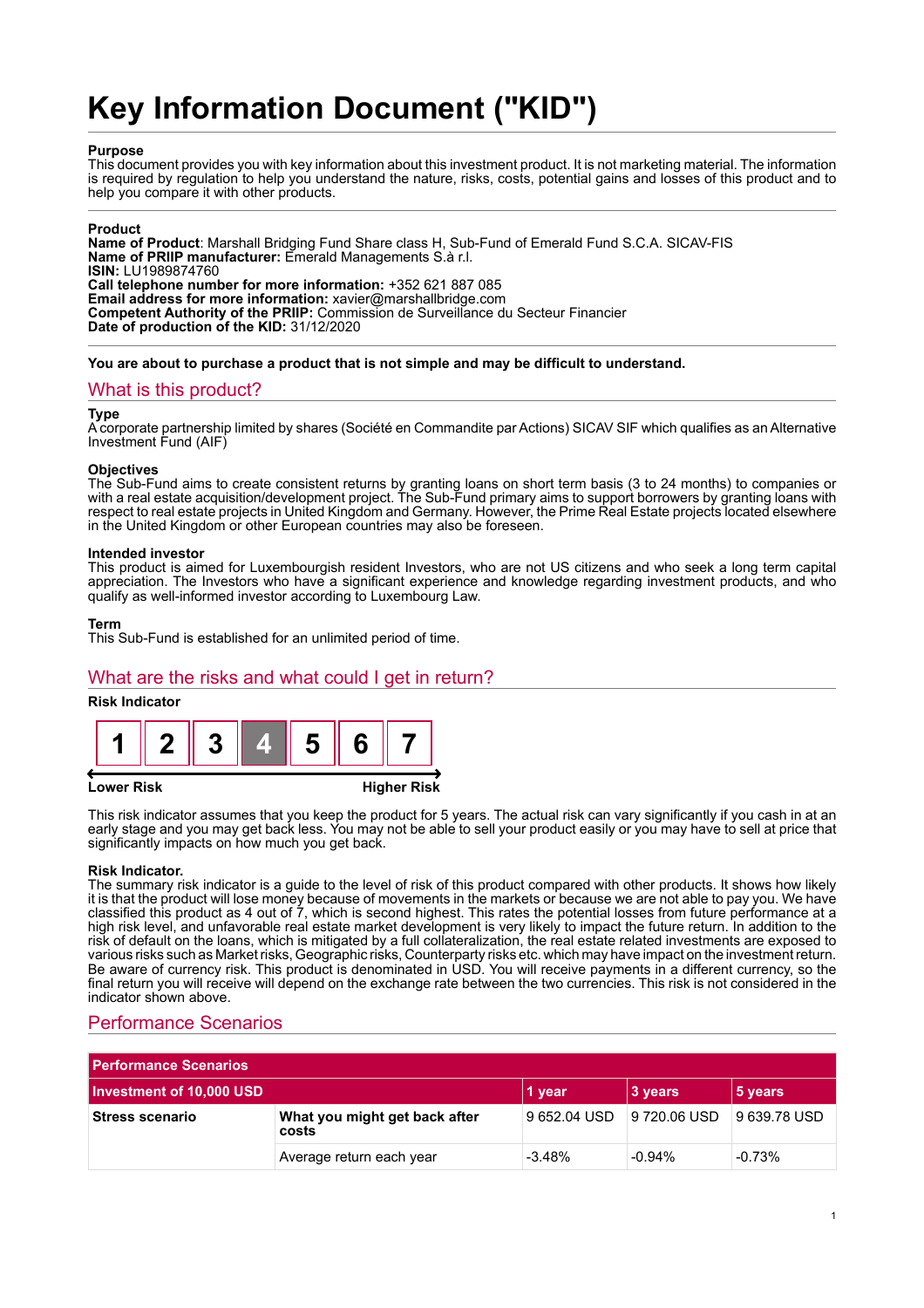| <b>Performance Scenarios</b> |                                        |               |                               |               |
|------------------------------|----------------------------------------|---------------|-------------------------------|---------------|
| Investment of 10,000 USD     |                                        | 1 year        | 3 years                       | 5 years       |
| Unfavourable scenario        | What you might get back after<br>costs |               | 10 707.13 USD 12 405.35 USD   | 14 401.50 USD |
|                              | Average return each year               | 7.07%         | 7.45%                         | 7.57%         |
| Moderate scenario            | What you might get back after<br>costs | 10 798.46 USD | 12 590.33 USD                 | 14 679.53 USD |
|                              | Average return each year               | 7.98%         | 7.98%                         | 7.98%         |
| Favourable scenario          | What you might get back after<br>costs |               | 10 888.58 USD   12 775.73 USD | 14 960.21 USD |
|                              | Average return each year               | 8.89%         | 8.51%                         | 8.39%         |

This table shows the money you could get back over the next 5 years, under different scenarios, assuming that you invest USD 10,000. The scenarios shown illustrate how your investment could perform. You can compare them with the scenarios of other products. The scenarios presented are an estimate of future performance based on evidence from the past, and may not anticipate any future performance. What you get back will vary depending on how the markets perform and how long you keep the investment. The stress scenario shows what you might get back in extreme market circumstances and does not take into account the situation where we are not able to pay you. The figures shown include all the costs of the product itself, but may not include all the costs that you pay to your advisor or distributor. The figures do not take into account your personal tax situation, which may also affect how much you may get back.

## What happens if Emerald Managements S.à r.l. is unable to pay out?

In the event of a liquidation of Emerald Managements S.à r.l. or ING Luxembourg S.A. in its quality of depositary, the assets of the AIF under management do not form part of their estate and cannot be claimed by their creditors.

## What are the costs?

The Reduction in Yield (RIY) shows what impact the total costs you pay will have on the investment return you may receive. The total costs take into account one-off, ongoing and incidental costs.

The amounts shown here are the cumulative costs of the product itself, for the Recommended Holding Period. They include potential early exit penalties. The figures assume you invest USD 10,000. The figures are estimates and may change in the future.

The person selling or advising you about this product may charge you other costs. If so, this person will provide you with information about these costs and show you the impact that all costs will have on your investment over time. **Costs over time**

| Investment 10,000<br><b>Scenarios</b> | If you cash in after 1 If you cash in after $3$ If you cash in after 5<br>vear | <b>vears</b> | <b>vears</b> |
|---------------------------------------|--------------------------------------------------------------------------------|--------------|--------------|
| <b>Total costs</b>                    | 618.39 USD                                                                     | 2 289.34 USD | 4 713.24 USD |
| Impact on return (RIY) per year       | 6.18%                                                                          | 6.18%        | 6.18%        |

#### **Composition of costs**

The table below shows:

- 1 the impact each year of the different types of costs on the investment return you might get at the end of the recommended holding period;
- the meaning of the different cost categories.

| Impact on return per year for the Recommended Holding Period |                                |          |                                                                                                                                                                                                |  |
|--------------------------------------------------------------|--------------------------------|----------|------------------------------------------------------------------------------------------------------------------------------------------------------------------------------------------------|--|
| One-off costs<br>annualized over 5<br>vears                  | Entry costs                    | $0.00\%$ | The impact of the costs you pay when entering your<br>investment. This is the most you will pay, and you could<br>pay less. This does not include the costs of distribution of<br>our product. |  |
|                                                              | Exit costs                     | $0.00\%$ | The impact of the costs of exiting your investment when it<br>matures. 5% for the first year to 1% for the fifth year<br>decreasing each year and applied to the amount<br>redeemed.           |  |
| Ongoing costs                                                | Portfolio transaction<br>costs | 1.77%    | The impact of the costs of us buying and selling underlying<br>investments for the product.                                                                                                    |  |
|                                                              | Other ongoing costs            | 3.76%    | The impact of the costs that we take each year for<br>managing your investment and the costs presented in<br>Section II                                                                        |  |